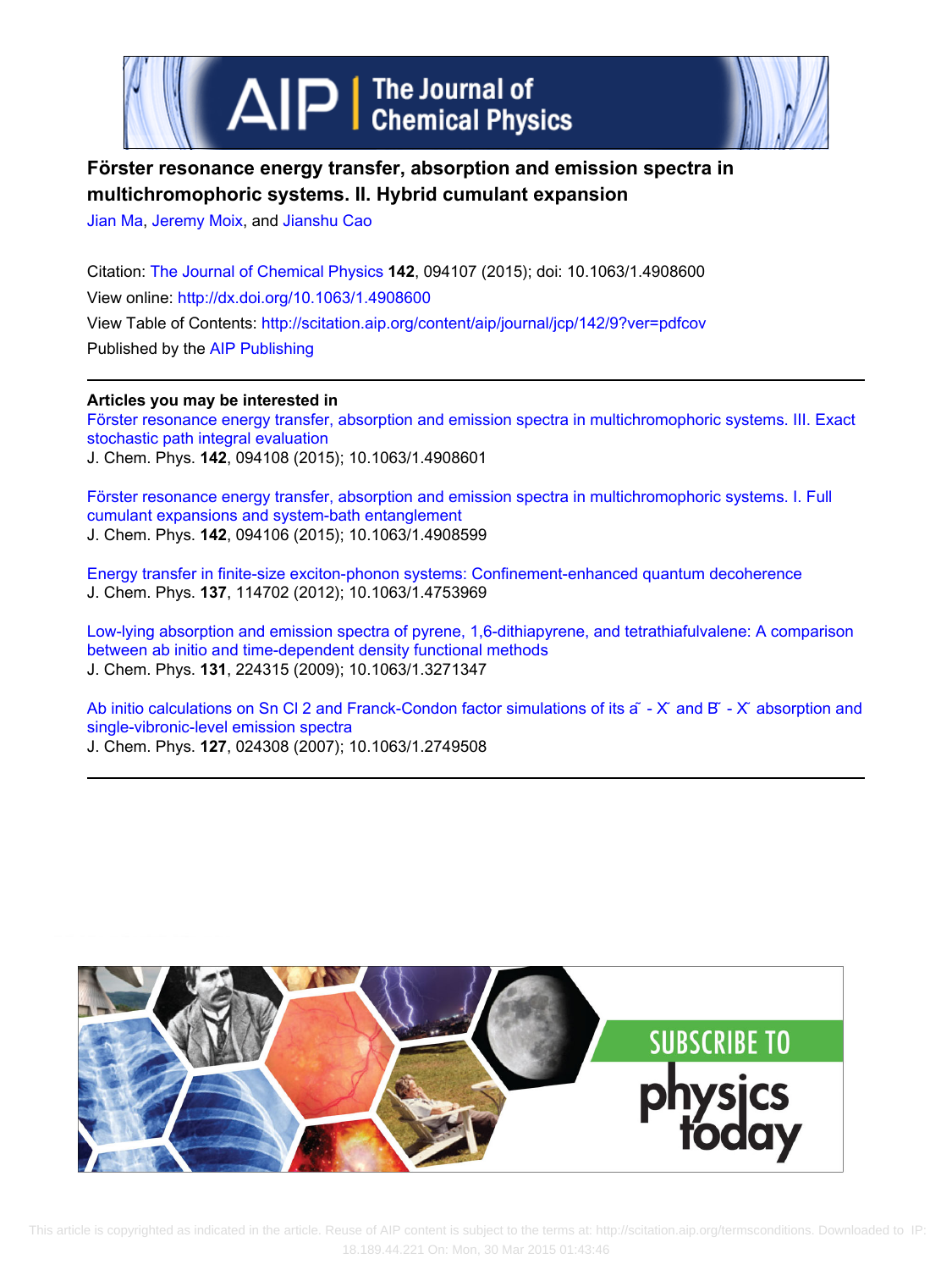

## **[Förster resonance energy transfer, absorption and emission spectra](http://dx.doi.org/10.1063/1.4908600) [in multichromophoric systems. II. Hybrid cumulant expansion](http://dx.doi.org/10.1063/1.4908600)**

Jian Ma, Jeremy Moix, and Jianshu Cao<sup>[a\)](#page-1-0)</sup>

*Department of Chemistry, Massachusetts Institute of Technology, Cambridge, Massachusetts 02139, USA*

(Received 13 August 2014; accepted 6 February 2015; published online 3 March 2015)

We develop a hybrid cumulant expansion method to account for the system-bath entanglement in the emission spectrum in the multi-chromophoric Förster transfer rate. In traditional perturbative treatments, the emission spectrum is usually expanded with respect to the system-bath coupling term in both real and imaginary time. This perturbative treatment gives a reliable absorption spectrum, where the bath is Gaussian and only the real-time expansion is involved. For the emission spectrum, the initial state is an entangled state of the system plus bath. Traditional perturbative methods are problematic when the excitations are delocalized and the energy gap is larger than the thermal energy, since the second-order expansion cannot predict the displacement of the bath. In the present method, the real-time dynamics is carried out by using the 2nd-order cumulant expansion method, while the displacement of the bath is treated more accurately by utilizing the exact reduced density matrix of the system. In a sense, the hybrid cumulant expansion is based on a generalized version of linear response theory with entangled initial states. <sup>C</sup> *2015 AIP Publishing LLC.* [\[http:](http://dx.doi.org/10.1063/1.4908600)//[dx.doi.org](http://dx.doi.org/10.1063/1.4908600)/[10.1063](http://dx.doi.org/10.1063/1.4908600)/[1.4908600\]](http://dx.doi.org/10.1063/1.4908600)

### **I. INTRODUCTION**

In the study of excitonic energy transfer  $(EET)$ , if a system has two well distinguished parts, usually termed as the donor and acceptor, then the EET rate between them is given by the Förster resonance energy transfer (FRET) rate<sup>[1](#page-8-0)</sup> when both the donor and acceptor are monomers, i.e., point dipoles.

However, the FRET theory is invalid in complex systems where the donor and acceptor have multiple chromophores. Therefore, a multi-chromophoric Förster transfer (MCFT) theory was developed.<sup>[2](#page-8-1)</sup> In the framework of the MCFT theory, the EET process is described as follows: first, the donor is excited to its single-excitation subspace, and then relaxes to its single-excitation equilibrium state on an ultrafast time-scale. We should note that this state is the entangled equilibrium state of the donor and its bath together. After that, the excitonic energy of the donor can either be emitted to the environment radiatively or transferred to the acceptor non-radiatively through dipole-dipole couplings. This non-radiative process is the MCFT. In most cases, the radiative lifetimes are much longer than the non-radiative MCFT lifetimes, and can be neglected within the EET process.

The MCFT rate can be derived via Fermi's golden rule, and is given by the product of the square of the donor-acceptor coupling, and the overlap integral of the donor's emission and acceptor's absorption spectra tensors. We should note that the spectra tensors in the MCFT rate are different from the standard far-field spectra. The MCFT rate can be obtained exactly from numerical methods such as hierarchy equation of motion  $(HEOM)^{3,4}$  $(HEOM)^{3,4}$  $(HEOM)^{3,4}$  $(HEOM)^{3,4}$  and our recently developed stochastic

path integrals  $(PI)$ <sup>[5,](#page-8-4)[6](#page-8-5)</sup> However, realistic systems are so large that the exact numerical methods cannot be applied, and thus we need to use perturbative methods such as the full 2nd-order cumulant expansion (FCE),<sup>[7](#page-8-6)</sup> 2nd-order time-convolution (TC2), and time-convolution-less (TCL2) $8-10$  $8-10$  equations.

Both the absorption and emission spectra are the Fourier transforms of the time-correlation functions of the dipole operators. For the absorption spectrum, the dipole operators are averaged over the equilibrium distribution of the acceptor's free bath  $\rho_b^A$ , which is modeled by a set of oscillators<br>and obeys Gaussian statistics. In the calculation of the and obeys Gaussian statistics. In the calculation of the absorption spectrum, no population dynamics is involved, and the coherence decays so fast that the FCE method can give reliable results. However, in the emission spectrum, the dipole operators are averaged with respect to  $\rho_e^D$ , which is<br>the equilibrium state of the donor's excitons and its bath. The the equilibrium state of the donor's excitons and its bath. The FCE and other 2nd-order methods such as  $TCL2^{10}$  $TCL2^{10}$  $TCL2^{10}$  are not reliable due to the system-bath entanglement.

In the special case that the donor is a monomer, the system-bath coupling results in a scalar displacement in the bath, which can be removed by the polaron transformation, $11-13$  $11-13$  and the emission spectrum can be obtained exactly by using the FCE. However, if the donor has multiple chromophores and its free excitations are highly delocalized, the displacements of the bath are not scalars but matrices and the polaron transform cannot be applied. In this case, traditional 2nd-order perturbative methods such as the FCE and TC2 can work only for high temperatures, since the coherence in the donor is strongly suppressed by thermal fluctuations and the excitations are essentially localized. Usually, the temperatures of real systems are not high as compared with inter-chromophoric couplings. For example,

0021-9606/2015/142(9)/094107/8/\$30.00 **142**, 094107-1 © 2015 AIP Publishing LLC

<span id="page-1-0"></span>a)Electronic address: jianshu@mit.edu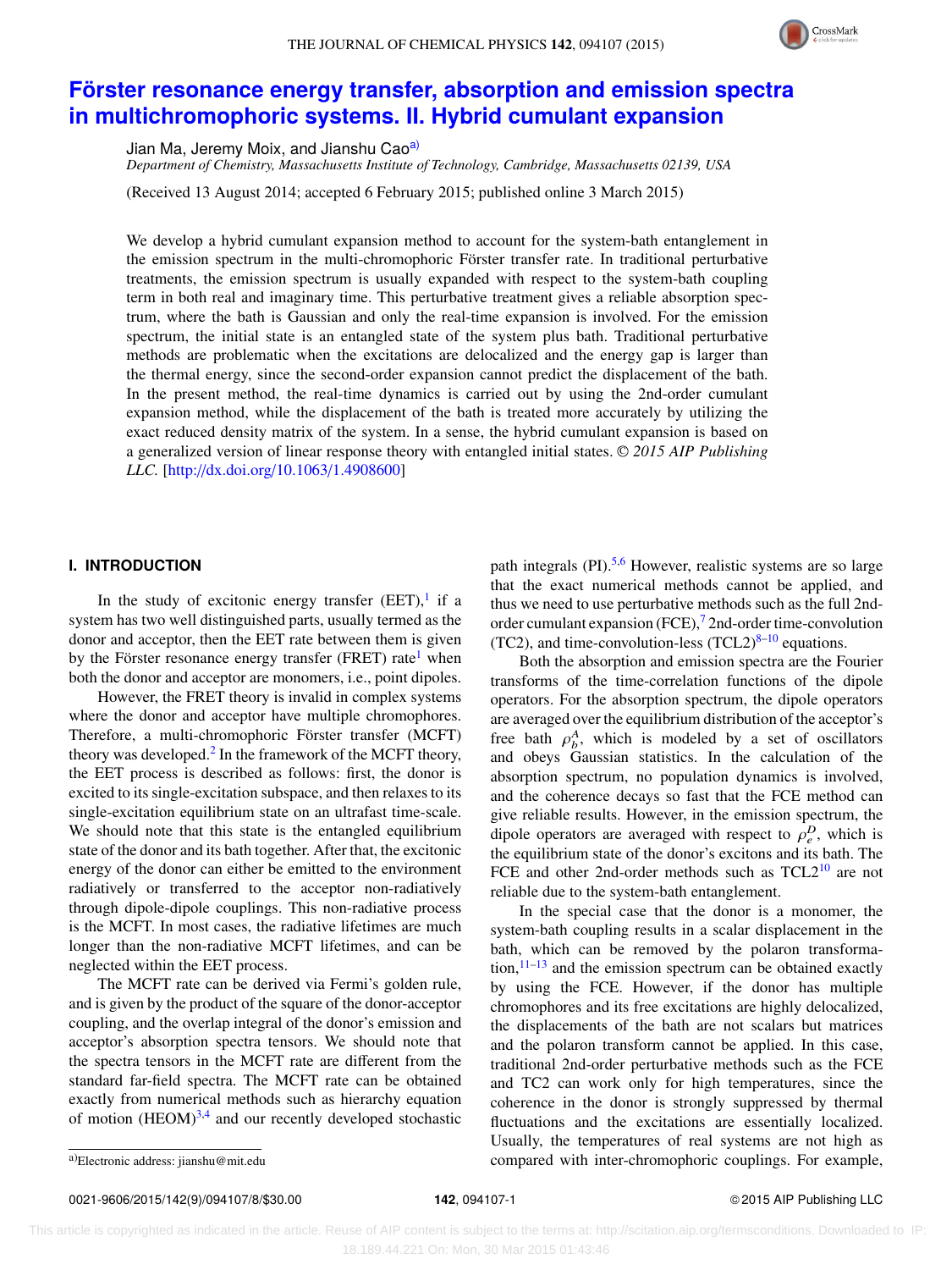in LH2 the thermal energy at  $T = 300$  K is of the same order as the inter-chromophoric coupling and the reorganization energy.

To overcome this problem, we develop a new perturbative method to calculate the displacements of the bath from the exact reduced density matrix (RDM) of the donor, which is obtained numerically exactly via imaginary-time path integrals.<sup>[6](#page-8-5)</sup> In the high-temperature limit, the new method reduces to our full cumulant expansion. The improvement of the emission spectrum is shown in Sec. [III A.](#page-5-0) We note that the HEOM method can give the exact displacements from its auxiliary fields, $14$  but it is too numerically expensive even for LH2 and the spectral density of the system-bath coupling is restricted to be of Drude-Lorentz form. For these reasons, we have developed stochastic path integrals<sup>[15](#page-8-12)</sup> which apply to large systems with any spectral densities. A systematic comparison of different methods for the LH2 complex will be presented in our Paper IV, $6$  where the benchmark emission spectrum and MCFT rate are obtained with our stochastic PI method.

This paper is organized as follows. In Sec. [II,](#page-2-0) we first introduce the MCFT theory and the absorption and emission spectra. In Sec. [II B,](#page-3-0) we derive the emission spectrum by combining the cumulant expansion method with the exact reduced density matrix of the donor. Then, we present numerical results and comparisons in Sec. [III A.](#page-5-0)

### <span id="page-2-0"></span>**II. THEORY**

### **A. Model Hamiltonian and multi-chromophoric theory**

Most of this subsection can be found in our Paper I.<sup>[7](#page-8-6)</sup> Here, for the sake of completeness, we give a brief introduction of the model and theory.

To define the MCFT rate, we first model the multichromophoric system. The total Hamiltonian is

$$
H = H^D + H^A + H_c, \tag{1}
$$

where  $H^{D(A)}$  is the Hamiltonian of the donor (acceptor) and its bath.  $H_c$  is the dipole-dipole coupling between the donor and the acceptor. For the donor's part,

$$
H^{D} = H_{s}^{D} + H_{b}^{D} + H_{sb}^{D},
$$
 (2)

where  $H_s^D$  is the donor's free Hamiltonian. In the above Hamiltonian, we do not include the degrees of freedom of the bath that are coupled with the acceptor. If the donor has  $N_D$ chromophores, its Hamiltonian in the single-excitation site basis  $|D_m\rangle$  is

$$
H_s^D = \sum_{m=1}^{N_D} \left( \epsilon_m^D + \lambda_m^D \right) |D_m\rangle \langle D_m| + \sum_{m \neq n}^{N_D} V_{mn}^D |D_m\rangle \langle D_n|, \tag{3}
$$

where  $\epsilon_m^D$  is the single-excitation energy of the site *m*, and  $\lambda^D$  is the reorganization energy arising from the coupling  $\lambda_m^D$  is the reorganization energy arising from the coupling between the *m*-site and its bath. For the sake of simplicity, we set  $\lambda_m^D = \lambda$  in this work. The bath is described by a set of harmonic oscillators and couples with each chromophore independently,

$$
H_b^D = \sum_{m=1}^{N_D} \sum_k \hbar \omega_{m,k}^D b_{m,k}^{D\dagger} b_{m,k}^D,
$$
 (4)

where  $\omega_{m,k}^D$  is the frequency of the *k*th mode of the bath that essessitive with the with chromathers of the dange  $h^{D^+}$  and associates with the *m*th chromophore of the donor.  $b_{m}^{D\dagger}$  and  $b_{m,k}^D$  are the bosonic creation and annihilation operators of the bath, and  $[b_m^D, b_m^D] = \delta_{mn}\delta_{kl}$ .<br>The excitons of the donor complete

and  $\left[\nu_{m,k}, \nu_{n,l}\right] = \nu_{mn} \nu_{kl}$ .<br>The excitons of the donor couple with the bath linearly as

$$
H_{sb}^D = \sum_{m=1}^{N_D} B_m^D V_m^D,
$$
 (5)

where the system's operators are  $V_m^D = |D_m\rangle\langle D_m|$ , and the bath operators are given by

$$
B_m^D = \sum_k g_{m,k}^D \left( b_{m,k}^{D\dagger} + b_{m,k}^D \right). \tag{6}
$$

The system-bath coupling strength  $g_{m,k}^D$  determines the  $m, k$ reorganization energy  $\lambda_m^D \equiv \sum_k \left( \frac{\lambda_m^2}{2} \right)$ ں<br>م D m,k  $\int_{m,k}^{2}$  / $\omega_{m,k}^{D}$ . The acceptor's Hamiltonian can be obtained by replacing the notation *D* with *A* in the above discussion. The coupling between the donor and acceptor is

$$
H_c = \sum_{m=1}^{N_D} \sum_{n=1}^{N_A} J_{mn} |D_m\rangle \langle A_n|, \tag{7}
$$

where  $J_{mn}$  are the dipole-dipole couplings.

The MCFT rate can be derived from the Fermi's golden rule  $as^{2,7}$  $as^{2,7}$  $as^{2,7}$  $as^{2,7}$ 

$$
k_{MC} = \frac{1}{2\pi} \int_{-\infty}^{\infty} d\omega \, \text{tr} \left[ \mathbf{J}^T \mathbf{E}^D \left( \omega \right) \mathbf{J} \mathbf{I}^A \left( \omega \right) \right],\tag{8}
$$

where the matrix  $\mathbf{J} = \sum_{m,n} J_{mn} |D_m\rangle\langle A_n|$ .  $\mathbf{E}^D(\omega)$  and  $\mathbf{I}^A(\omega)$ are the emission and absorption operators

$$
\mathbf{E}^{D}(\omega) = \int_{-\infty}^{\infty} dt \, e^{-i\omega t} \mathbf{E}^{D}(t),
$$
  

$$
\mathbf{I}^{A}(\omega) = \int_{-\infty}^{\infty} dt \, e^{i\omega t} \mathbf{I}^{A}(t),
$$
 (9)

and

<span id="page-2-2"></span>
$$
\mathbf{E}^{D}(t) = \text{tr}_{b} \left( e^{iH^{D}t} \rho_{e}^{D} e^{-iH_{b}^{D}t} \right), \qquad (10)
$$

$$
\mathbf{I}^{A}(t) = \text{tr}_{b} \left( e^{-iH^{A}t} \rho_{b}^{A} e^{iH^{A}_{b}t} \right). \tag{11}
$$

One can see that in the emission spectrum tensor,  $\rho$ <br>= exp(= $BHP$ )/ $Z^D$  is the equilibrium state of the total system D e  $= \exp(-\beta H^D)/Z_e^D$  is the equilibrium state of the total system,<br>while in the absorption spectrum  $\alpha^A = \exp(-\beta H^A)/Z_e^A$  is the while in the absorption spectrum  $\rho_b^A = \exp(-\beta H_b^A)/Z_b^A$  is the equilibrium state of the free bath. The above equations can equilibrium state of the free bath. The above equations can also be written as - $\overline{a}$ 

<span id="page-2-1"></span>
$$
\mathbf{E}^{D}(t) = \text{tr}_{b} \left[ \hat{\mu}_{D}(t) \hat{\mu}_{D}(0) \rho_{e}^{D} \right],
$$
  

$$
\mathbf{I}^{A}(t) = \text{tr}_{b} \left[ \hat{\mu}_{A}(t) \hat{\mu}_{A}(0) \rho_{b}^{A} \right],
$$
 (12)

by using the dipole operators

$$
\hat{\mu}_D = \frac{1}{2} \sum_m (|D_m\rangle\langle 0| + |0\rangle\langle D_m|),
$$
  

$$
\hat{\mu}_A = \frac{1}{2} \sum_m (|A_m\rangle\langle 0| + |0\rangle\langle A_m|),
$$
 (13)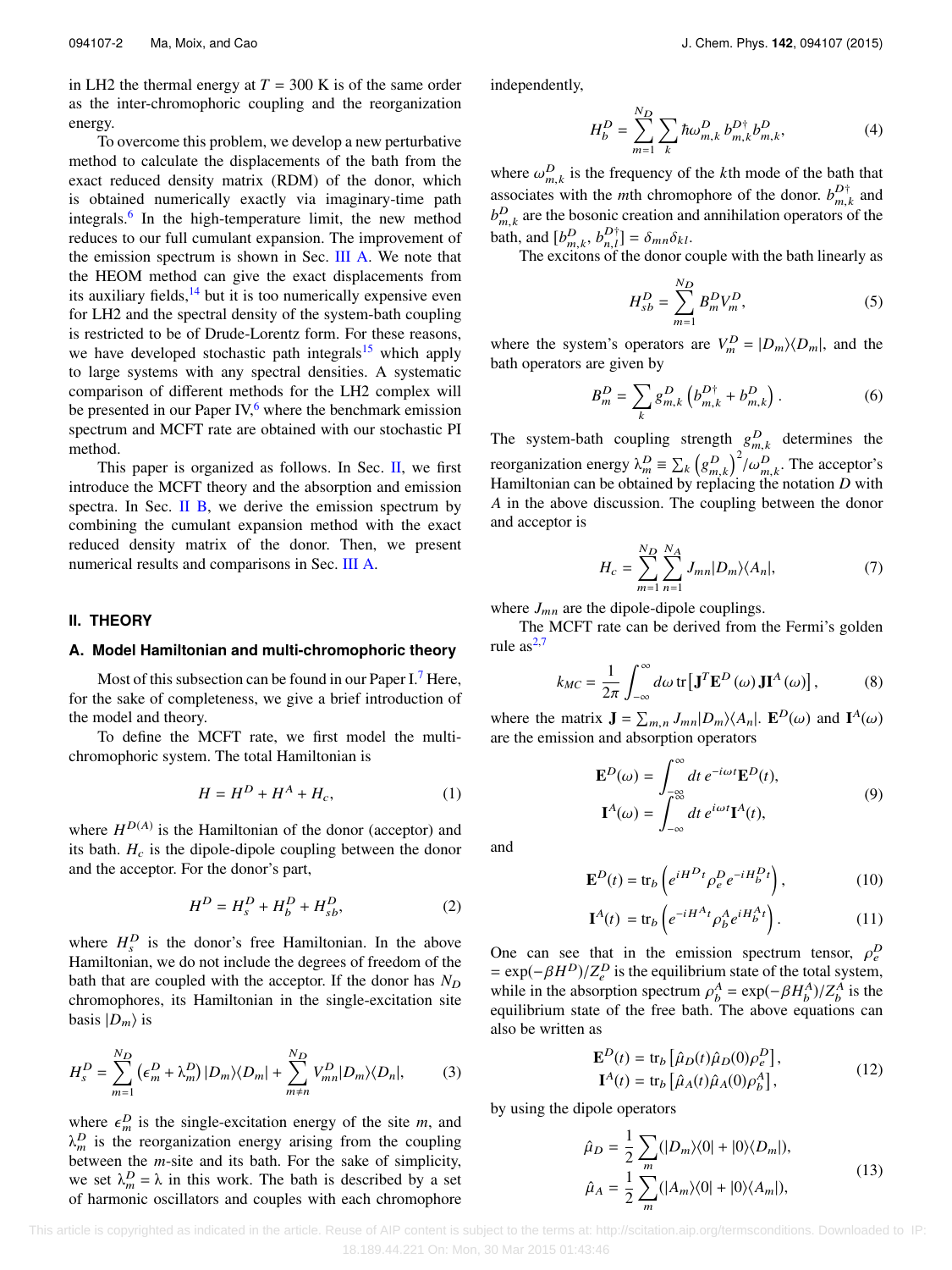where  $|0\rangle$  is the ground state. If  $J_{mn} = J$ , the MCFT rate can be simplified to

$$
k_{MC} = \frac{J^2}{2\pi\hbar^2} \int_{-\infty}^{\infty} d\omega \, E^D(\omega) \, I^A(\omega), \tag{14}
$$

where

$$
E^{D}(\omega) = \sum_{m',m=1}^{N_D} E^{D}_{m'm}(\omega),
$$
  

$$
I^{A}(\omega) = \sum_{n',n=1}^{N_A} I^{A}_{n'n}(\omega).
$$
 (15)

The HEOM method can give exact spectra via Eq. [\(12\);](#page-2-1) however, even for  $LH2<sup>4</sup>$  $LH2<sup>4</sup>$  $LH2<sup>4</sup>$  the memory cost is huge. The FCE method is accurate enough for the absorption spectrum,<sup>[7](#page-8-6)</sup> but it becomes problematic for the emission spectrum, when the donor's excitation is highly delocalized and the thermal energy is comparable to or smaller than the donor's energy gap.

### <span id="page-3-0"></span>**B. Emission spectrum**

Below, we only discuss the emission spectrum since the absorption spectrum obtained from the FCE method is sufficiently reliable. The emission spectrum is more complicated than the absorption spectrum due to the initial system-bath correlations. If the donor is a monomer or the excitations of the donor are fully localized, the displacements of the bath are scalars, which can be removed by the polaron transformation. If the free excitations of the donor are delocalized, the displacements are matrices. As illustrated in Paper I, $<sup>7</sup>$  $<sup>7</sup>$  $<sup>7</sup>$  the system and bath are entangled, which plays</sup> a crucial role in the subsequent dynamic evolution. To obtain the exact emission spectrum, one must account for the full system-bath correlations.

### *1. Perturbation expansion*

In the below, we derive our new expression for the emission spectrum. As shown in Eq.  $(10)$ , the system-bath coupling Hamiltonian  $H_{sb}^D$  appears in both the real- and imaginary-time domains. According to the previous analysis of the absorption spectrum,<sup>[7](#page-8-6)</sup> it treats reliably the real-time evolution up to 2nd-order in  $H_{sb}^D$  as

$$
e^{iH^{D}t} \simeq e^{iH_{s}^{D}t}e^{iH_{b}^{D}t} \Biggl\{ 1 + i \int_{0}^{t} ds H_{sb}^{D}(s)
$$

$$
- \int_{0}^{t} ds_{2} \int_{0}^{s_{2}} ds_{1}H_{sb}^{D}(s_{2}) H_{sb}^{D}(s_{1}) \Biggr\}, \quad (16)
$$

where  $H_{sb}^D(s) = e^{i(H_s^D + H_b^D)s} H_{sb}^D e^{-i(H_s^D + H_b^D)s}$ . Substituting the above equation into Eq.  $(10)$ , we find

$$
\mathbf{E}^{D}(t) \simeq e^{iH_{s}^{D}t} \sum_{n=0}^{2} i^{n} \mathcal{G}^{(n)}(t), \qquad (17)
$$

<span id="page-3-5"></span>where

$$
G^{(0)} = \text{tr}_b \rho_e^D,
$$
  
\n
$$
G^{(1)}(t) = \int_0^t ds \text{ tr}_b (H_{sb}^D(s) \rho_e^D),
$$
  
\n
$$
G^{(2)}(t) = \int_0^t ds_2 \int_0^{s_2} ds_1 \text{tr}_b [H_{sb}^D(s_2) H_{sb}^D(s_1) \rho_e^D].
$$
\n(18)

<span id="page-3-4"></span>Now we calculate the above three terms separately.

### 2. Zeroth-order term  $G^{(0)}$

The 0th-order term  $G^{(0)}$  is the RDM of the donor. Generally,  $\rho_e^D$  is not factorized and  $\mathcal{G}^{(0)}$  could be far from<br>the Boltzmann distribution for large system-bath counling or the Boltzmann distribution for large system-bath coupling or low-temperature.<sup>[7](#page-8-6)</sup>

In this paper,  $G^{(0)}$  is obtained by using the stochastic PI method, which is very efficient even for large realistic systems such as LH2, and thus

$$
\mathcal{G}^{(0)} = \rho_{\text{ex}}^D,\tag{19}
$$

where  $\rho_{ex}^{D}$  is the exact RDM of the donor. Second-order<br>corrections to the Boltzmann distribution are widely employed corrections to the Boltzmann distribution are widely employed in many perturbative methods<sup>[7,](#page-8-6)[10](#page-8-8)</sup> by replacing *t* with  $i\beta$  in Eq.  $(16)$ . It is important to note that the expansion  $(16)$  is reliable for small *t*. The reason for its successful application in the absorption spectrum is that the population dynamics is not involved there, and the coherence usually decays in a very short time for large <sup>λ</sup>. If we replace the *<sup>t</sup>* with *<sup>i</sup>* β, the corrected RDM of the donor is equivalent to that obtained by letting  $t \to \infty$  and is unreliable for large  $\lambda$ .

## 3. First-order term  $G^{(1)}(t)$

First of all, we should emphasize that although  $G^{(1)}(t)$  is the 1st-order term in the real-time expansion, it includes the effects of the system-bath equilibrium state on the dynamics to infinite order. After the following treatment of the imaginarytime effect,  $G^{(1)}(t)$  is 2nd-order in  $H_{sb}^D$ .

First, it is more convenient to write  $G^{(1)}(t)$  as

$$
\mathcal{G}^{(1)}(t) = \int_0^t ds \sum_{m=1}^{N_D} V_m(s) \mathbf{B}_m(s), \qquad (20)
$$

where the operator

<span id="page-3-2"></span>
$$
\mathbf{B}_{m}\left(s\right) = \text{tr}_{b}\left(B_{m}\left(s\right)\rho_{e}^{D}\right) \tag{21}
$$

is the displacement of the bath, which can be viewed as a generalized polaron shift. It has the same dimensionality as the system. This quantity plays an important role in the emission spectrum and accounts for the most significant difference between the emission and absorption spectra. This quantity is the average of the bath operator, it has not been widely recognized before, and it can be obtained exactly from the stochastic PI or the first level auxiliary fields of the HEOM.[14](#page-8-11)

<span id="page-3-3"></span><span id="page-3-1"></span>In traditional perturbative methods,<sup>[7,](#page-8-6)[10](#page-8-8)</sup>  $\mathbf{B}_m(s)$  can be obtained by using the linear response theory, where the donor's operator  $V_m$  is treated as the external force,  $\rho_e^D$  is expanded<br>in the imaginary-time domain and is kent up to the 1st-order in the imaginary-time domain and is kept up to the 1st-order of  $H_{sb}^D$ . Since the linear response theory works in the weak

 This article is copyrighted as indicated in the article. Reuse of AIP content is subject to the terms at: http://scitation.aip.org/termsconditions. Downloaded to IP: 18.189.44.221 On: Mon, 30 Mar 2015 01:43:46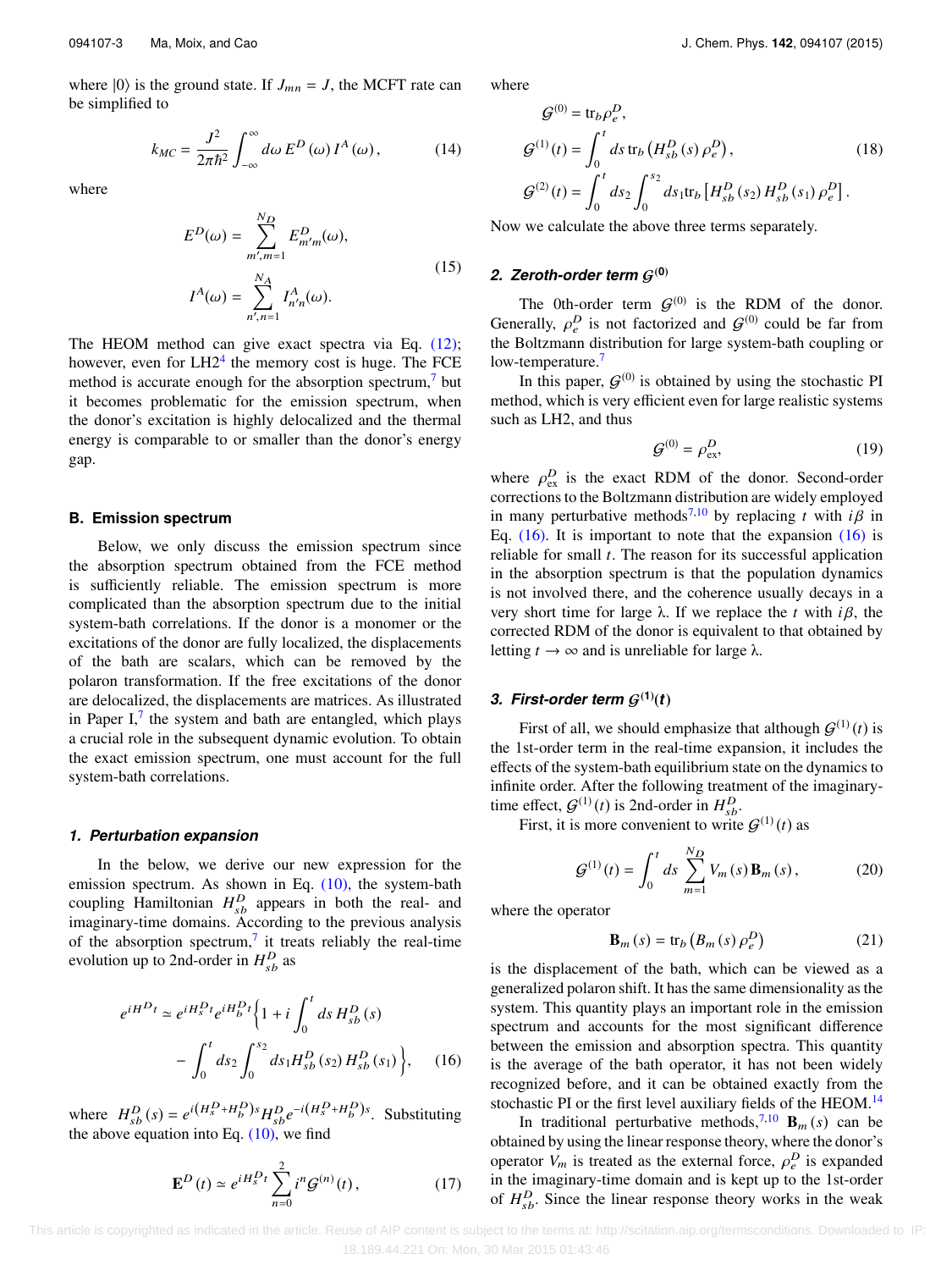coupling regime, the above treatment is reliable only when  $\beta H_s^D$   $\ll 1$ , i.e., the thermal energy should be far larger than the energy gap of the donor's excitations the energy gap of the donor's excitations.

In this work, as shown in Appendix [A,](#page-7-0) we find Ì,

$$
\mathbf{B}_{m}(s) \simeq -\Gamma\left(s\right)\left\{V_{m}, \rho_{\text{ex}}^{D}\right\},\tag{22}
$$

where

$$
\Gamma(s) = \int_0^\infty \frac{d\omega}{\pi} \frac{J(\omega)}{\omega} \cos(\omega s), \tag{23}
$$

and  $J(\omega)$  is the spectral density of the system-bath coupling.<br>Fourtion (22) becomes exact if we trace the donor's degrees Equation [\(22\)](#page-4-0) becomes exact if we trace the donor's degrees of freedom,

$$
\langle B_m(s) \rangle = \text{tr}_D \left[ \mathbf{B}_m(s) \right] = -2\Gamma(s)\langle V_m \rangle. \tag{24}
$$

Compared with Eq. [\(22\),](#page-4-0) the traditional perturbative method $\frac{1}{2}$  gives

$$
\mathbf{B}_{m}\left(s\right) \simeq -\rho_{\text{eq}}^{D} \int_{0}^{\beta} d\tau V\left(-i\tau\right) C_{b}\left(-s-i\tau\right),\qquad(25)
$$

where  $\rho_{eq}^D = \exp(-\beta H_s^D)$  $/Z_{\text{eq}}^D$  is the thermal state of the donor, and  $C_b(z) \equiv \text{tr}_b$ ৻  $e^{-\beta H_D^D} B(z) B(0)$  $\ddot{c}$  $Z_b^D$  is the complex-time correlation function of the bath. Equation [\(22\)](#page-4-0) can reduce to Eq. [\(25\)](#page-4-1) in the high-temperature limit.

Substituting Eq.  $(22)$  into Eq.  $(20)$ , we find

$$
\mathcal{G}^{(1)}(t) \simeq -\int_0^t ds \,\Gamma(s) \sum_{m=1}^{N_D} V_m(s) \{V_m, \rho_{\text{ex}}^D\} \,. \tag{26}
$$

We can see that, although  $G^{(1)}(t)$  is the 1st-order term in the real-time expansion, it is actually a 2nd-order term in  $H_{sb}^D$  after the expansion of  $\mathbf{B}_m(s)$ . Eq. [\(26\)](#page-4-2) is the central result in this work, and two points regarding to it should be emphasized.

(i) First, in the high-temperature limit, both the above treatment of  $\mathbf{B}_m(t)$  and other perturbative methods such as the  $FCE^{7,10}$  $FCE^{7,10}$  $FCE^{7,10}$  $FCE^{7,10}$  will go to the same limit. The difference is that, in traditional perturbative treatments,  $\mathbf{B}_m$  (*s*) is expanded in terms of  $H_{sb}^D$ , while  $H_s^D + H_b^D$  is left to be the free Hamiltonian. Hence the density matrices of the donor and bath are Boltzmann distributions, which deviate from the exact distributions with the increase of  $\lambda$  and  $\beta$ , especially when the donor's free excitation is delocalized. This type of when the donor's free excitation is delocalized. This type of expansion was found to be very unstable when  $|\beta H_s^D| > 1^7$  $|\beta H_s^D| > 1^7$ <br>even for the lowest order term  $H^D$  ( $s = i\tau$ ) even for the lowest order term  $H_{sb}^{D}(s - i\tau)$ .<br>In our new approach, the total Hamilton

In our new approach, the total Hamiltonian *H* <sup>D</sup> is treated as the free part, and  $\mathbf{B}_m(s)$  is expanded in terms of the as the free p<br>commutator [  $H^D$ ,  $B_m(s)$   $\sim$   $B_m(s)$ . In this case, the influence of the bath on the system is explicitly included in the exact RDM  $\rho_{\text{ex}}^D$ . Therefore, the leading term of the new expansion is<br>much more accurate, and the expansion converges faster than much more accurate, and the expansion converges faster than the traditional perturbative treatments. As shown in our Paper  $IV<sub>o</sub>$ <sup>[6](#page-8-5)</sup> only with the above treatment, we can give a reliable estimate of the emission spectrum and MCFT rate for the LH2 complex.

(ii) As we analyzed above, the displacement of the bath should be a scalar if the donor's excitation is fully localized. In this case,  $\rho_{\text{ex}}^D$  is diagonal in the site basis, and thus

$$
V_m \rho_{\rm ex}^D = \rho_{\rm ex}^D V_m = p_m^D V_m,\tag{27}
$$

where  $p_m^D$  is the population of the *m*th site. Therefore,

$$
\mathbf{B}_{m}\left(s\right) = -2\Gamma\left(s\right)p_{m}^{D}V_{m}.\tag{28}
$$

<span id="page-4-0"></span>Although the above  $\mathbf{B}_m(s)$  is a matrix, it has only one non-zero element, meaning that  $\mathbf{B}_m(s)$  is effectively a scalar. The displacement of the bath that is coupled to the *m*th site is irrelevant to the other sites. If the donor's excitations are delocalized,  $\rho_{ex}^{D}$  is not a diagonal matrix any more, and the displacement **R** (c) is a matrix. In this case, the displacement displacement  $\mathbf{B}_m$  (*s*) is a matrix. In this case, the displacement of the bath is determined not only by a single site, but also by all the others.

## *4. Second-order term* G(**2**) (*t*)

<span id="page-4-1"></span>In traditional perturbation treatments, the density matrix used in  $G^{(2)}(t)$  is factorized  $\rho_e^D \simeq \rho_{eq}^D \rho_b^D$ , which is the lowest<br>order expansion of  $\rho_e^D$  with respect to the system-bath order expansion of  $\rho_e^D$  with respect to the system-bath<br>counting  $H^D$  Here  $\rho_e^D$  and  $\rho_e^D$  are the respective Boltzmann coupling  $H_{sb}^D$ . Here,  $\rho_{eq}^D$  and  $\rho_{b}^D$  are the respective Boltzmann<br>distributions of the free Hamiltonian  $H^D$  and  $H^D$ . Therefore distributions of the free Hamiltonian  $H_s^D$  and  $H_b^D$ . Therefore, the influence of the bath on the system is totally ignored. Actually, we can also expand the equilibrium state  $\rho_e^D$  as

$$
\rho_e^D = \rho_{\rm ex}^D \rho_b^D + \varrho_{\rm sb},\tag{29}
$$

<span id="page-4-2"></span>where tr<sub>b</sub> $\rho_{sb} = 0$ . In the above expansion, the influence of the bath on the equilibrium properties of the system is included explicitly in  $\rho_{ex}^D$ . The influence of the system on the bath as well as their correlations  $\rho_1$  can be neglected in  $G^{(2)}(t)$  since well as their correlations  $\varrho_{sb}$  can be neglected in  $\mathcal{G}^{(2)}(t)$ , since<br>it will induce complex-time correlations that go beyond the it will induce complex-time correlations that go beyond the second-order of  $H_{sb}^D$ . Therefore, we obtain

$$
\mathcal{G}^{(2)}(t) = \int_0^t ds_2 \int_0^{s_2} ds_1 C_b (s_2 - s_1)
$$

$$
\times \sum_{m=1}^{N_D} V_m (s_2) V_m (s_1) \rho_{\text{ex}}^D.
$$
(30)

One may notice the different treatments of  $\rho_e^D$  in  $\mathcal{G}^{(1)}(t)$ <br>and  $\mathcal{G}^{(2)}(t)$ . In the calculation of  $\mathcal{G}^{(2)}(t)$ , the displacement and  $G^{(2)}(t)$ . In the calculation of  $G^{(2)}(t)$ , the displacement of the system on the bath is included in  $\rho_{sb}$ . However, this displacement happens in the initial equilibrium state, i.e., the imaginary-time domain. We neglect this term since our expansion truncates at second-order. Actually,  $\rho_{sh}$  is a mixture of the system bath interactions, and it is quite difficult to derive its explicit form. Nevertheless, the lowest order term of  $\varrho_{sb}$  can be inferred from the calculation of  $\varrho_{sb}$ . In summary, up to the 2nd-order of  $H_{sb}^D$ , the above calculations are self consistent.

#### *5. Second-order hybrid cumulant expansion*

Now, we can write Eq. [\(17\)](#page-3-3) in a cumulant expansion form as

$$
\mathbf{E}^{D}(t) = \exp\left(iH_{s}^{D}t\right)\exp\left[\mathcal{K}^{RR}(t) + \mathcal{K}^{RI}(t)\right]\rho_{\text{ex}}^{D},\tag{31}
$$

where the matrices

<span id="page-4-3"></span>
$$
\mathcal{K}^{RR}(t) = -\sum_{m=1}^{N_D} \int_0^t ds_2 \int_0^{s_2} ds_1
$$
  
× C<sub>b</sub> (s<sub>2</sub> - s<sub>1</sub>) V<sub>m</sub> (s<sub>2</sub>) V<sub>m</sub> (s<sub>1</sub>) (32)

 This article is copyrighted as indicated in the article. Reuse of AIP content is subject to the terms at: http://scitation.aip.org/termsconditions. Downloaded to IP: 18.189.44.221 On: Mon, 30 Mar 2015 01:43:46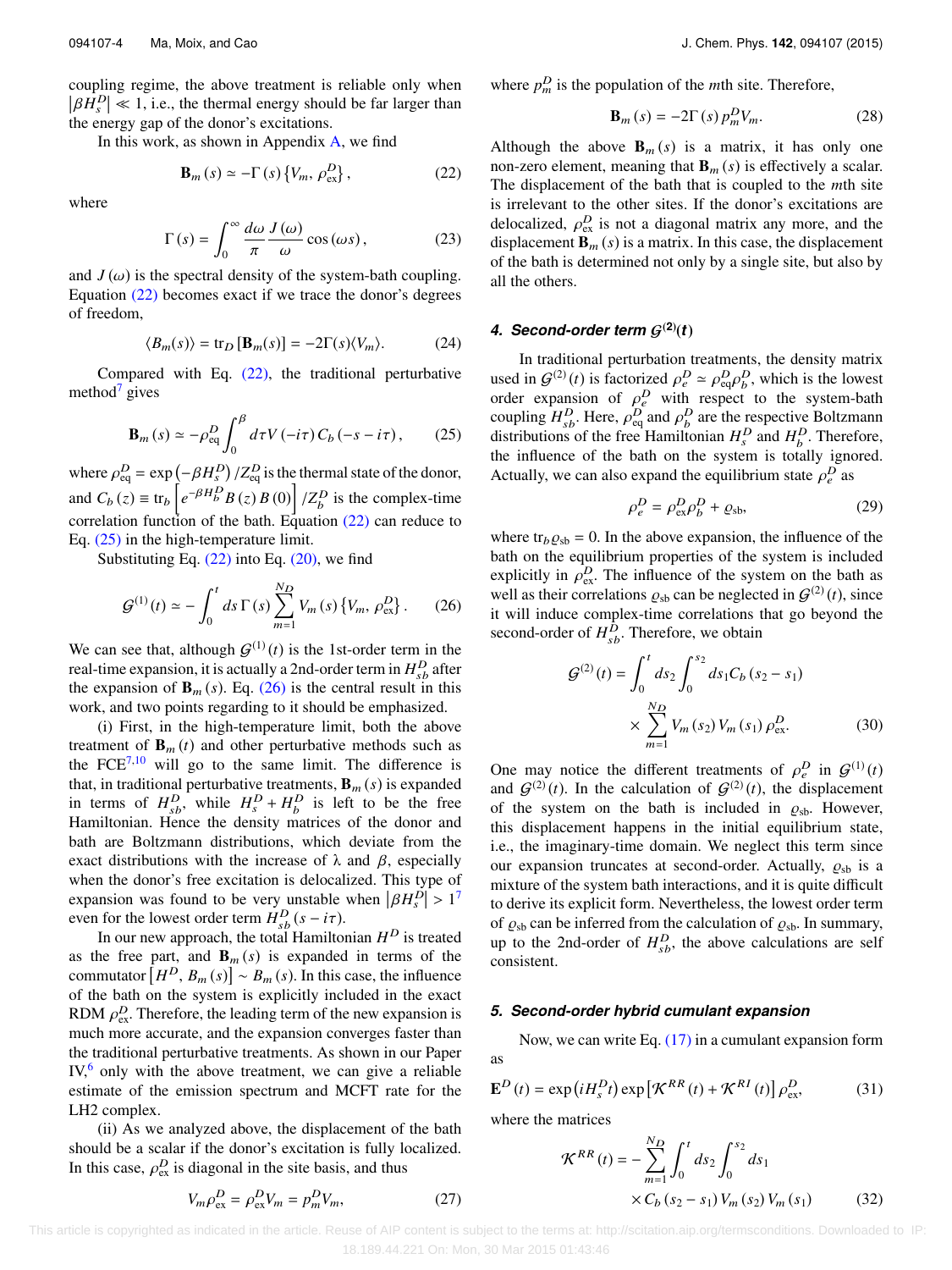and

$$
\mathcal{K}^{RI}(t) = -i \sum_{m=1}^{N_D} \int_0^t ds \Gamma(s)
$$

$$
\times V_m(s) \left[ V_m + \rho_{\text{ex}}^D V_m (\rho_{\text{ex}}^D)^{-1} \right]. \tag{33}
$$

Since the exact RDM is obtained numerically from stochastic PI, we can regard the new method as a 2nd-order hybrid cumulant expansion (HCE). In fact, both the HCE and  $FCE<sup>7</sup>$  $FCE<sup>7</sup>$  $FCE<sup>7</sup>$  will tend to the same limit when the temperature *T* goes to infinity. In this case, the correlations between the donor and its bath disappears,  $\rho_e^D = \rho_{ex}^D \rho_b^D$ . Moreover, since  $B = 1/k_B T \rightarrow 0$ , we have  $\rho_b^D \rightarrow \mathbb{I}/N^D$  where  $\mathbb{I}$  is the identity  $\beta = 1/k_B T \rightarrow 0$ , we have  $\rho_{ex}^D \rightarrow \mathbb{I}/N^D$ , where  $\mathbb{I}$  is the identity matrix of the donor matrix of the donor.

#### **III. NUMERICAL COMPARISONS**

#### <span id="page-5-0"></span>**A. Case I: Two-level systems**

Below, we shall compare the HCE method [\(31\)](#page-4-3) with the exact stochastic  $PI^5$  $PI^5$  and  $FCE^7$  $FCE^7$  methods. In this case, we consider a two-level system, of which the free Hamiltonian is

$$
H_s^D = \begin{pmatrix} 0 & V \\ V & 0 \end{pmatrix}.
$$
 (34)

<span id="page-5-1"></span>

FIG. 1. Emission spectrum  $(15)$  of the model system in Case I with V  $= 50 \text{ cm}^{-1}$ . The cutoff frequency of the bath is  $\gamma = 10 \text{ ps}^{-1}$  and the temperature is  $T = 300$  K. The thermal energy is larger than the energy gap of the system's excitations, and both the FCE and HCE methods are reliable even when  $\lambda$  = 500 cm<sup>-1</sup>. For very large reorganization energy  $\lambda$  = 1000 cm<sup>-1</sup>, the HCE remains accurate while the spectrum given by the FCE deviates consistently from the exact result.

This model Hamiltonian was used in our Paper  $I^7$  $I^7$  to show the reliability of the FCE method. The free excitations of this donor are fully delocalized, and the energy gap of the excitations is 2*V*. In the following calculations, the temperature is  $T = 300$  K, and the system-bath coupling spectrum takes the Drude form

<span id="page-5-3"></span>
$$
J(\omega) = \frac{2\lambda\omega\gamma}{\omega^2 + \gamma^2},\tag{35}
$$

where  $\lambda$  is the reorganization energy, and the cutoff frequency of the bath is  $\gamma = 10 \text{ ps}^{-1}$ . These parameters are comparable to the real LH2 system. The coupling between the donor and the acceptor is set to be  $J_{mn} = J$ ; therefore, the emission spectrum tensor in the MCFT rate for this system is given by Eq. [\(15\).](#page-3-4)

In the first example, we set  $V = 50 \text{ cm}^{-1}$ , which is smaller In the first example, we set  $V = 50 \text{ cm}^{-1}$ , which is smaller<br>than the thermal energy at  $T = 300 \text{ K}$ , and  $\left|\beta H_s^D\right| \sim 0.5$  lies<br>in the safe regime for both the ECE and HCE methods in the safe regime for both the FCE and HCE methods. Numerical results are shown in Fig. [1.](#page-5-1) We see that, when  $\lambda = 100$  cm<sup>-1</sup>, both perturbative methods give very accurate results. Even for  $\lambda = 500$  cm<sup>-1</sup>, the perturbative results are very close to the exact one, which is obtained by using the PI. When  $\lambda = 1000 \text{ cm}^{-1}$ , which is far larger than any other energy scales, the position and width of the emission spectrum given by the FCE method is no longer accurate as compared with the HCE method, which is still reliable.

<span id="page-5-2"></span>

FIG. 2. Emission spectrum [\(15\)](#page-3-4) of the system in Case I with  $V = 200 \text{ cm}^{-1}$ . The other parameters are the same as in Fig. [1.](#page-5-1) In this case, the thermal energy is smaller than the energy gap of the system's excitations, which is actually out of the working regime of the perturbative methods. However, the HCE can still give physically reasonable spectrum.

 This article is copyrighted as indicated in the article. Reuse of AIP content is subject to the terms at: http://scitation.aip.org/termsconditions. Downloaded to IP: 18.189.44.221 On: Mon, 30 Mar 2015 01:43:46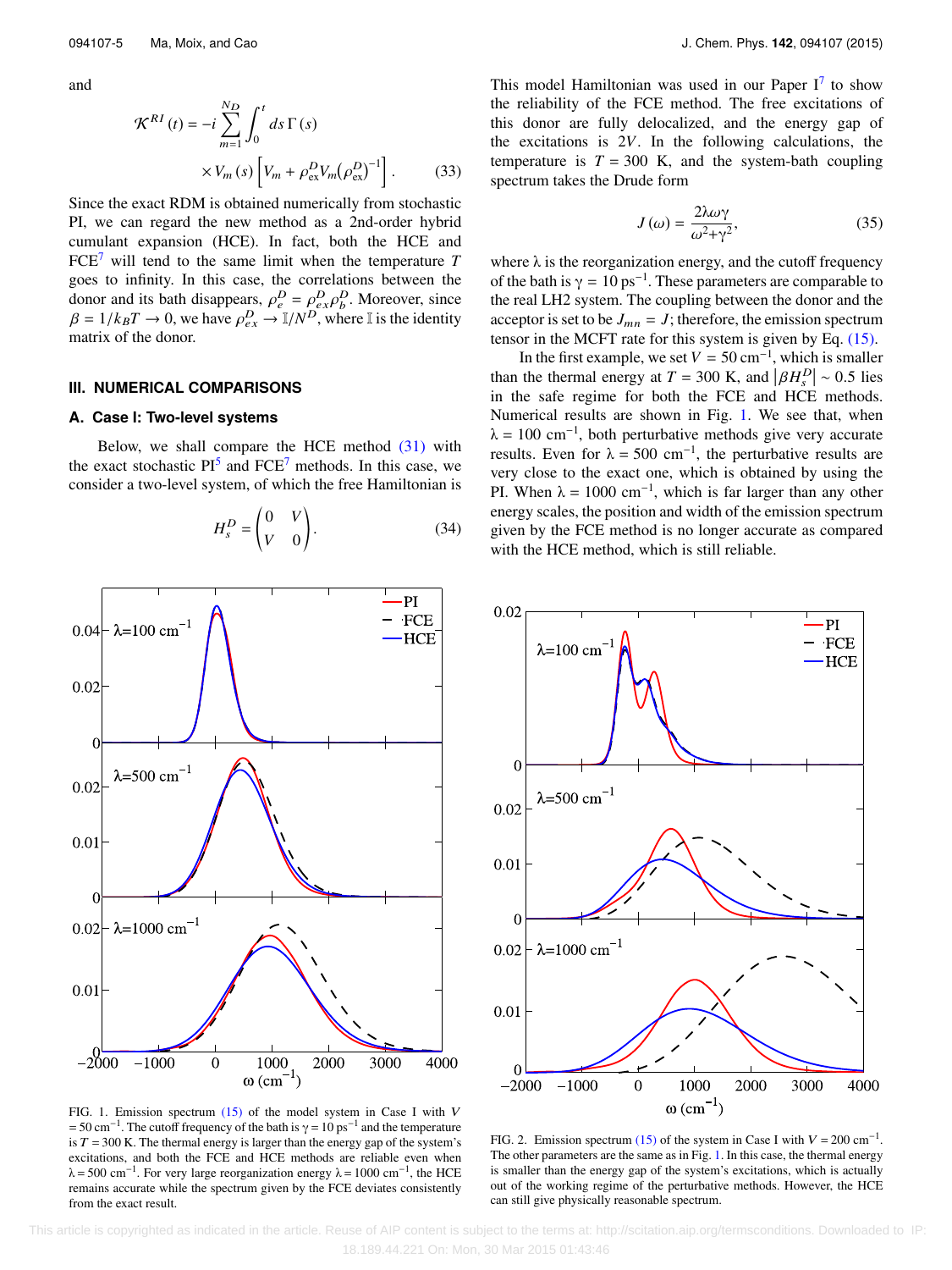<span id="page-6-0"></span>

FIG. 3. Emission spectra of the fourlevel system (Case II) in the exciton basis  $\mu = 1, 2, 3, 4$ . Here, we only focus on the diagonal terms of  $\mathbf{E}^{D}(\omega)$ <br>for  $\lambda = 160$  cm<sup>-1</sup>  $T = 300$  K and for  $\lambda = 160 \text{ cm}^{-1}$ ,  $T = 300 \text{ K}$ , and  $\gamma = 10 \text{ ps}^{-1}$ . For the lowest excitation level, the HCE method gives almost the same result as the exact stochastic PI method. The spectrum given by the FCE method is far from the exact one. For higher excitations, both perturbative results deviate from the exact one, however, the HCE method is much more reliable than the FCE method. The exact results are obtained by our recently developed stochastic PI method,<sup>[5](#page-8-4)</sup> and it is difficult to achieve a converged spectrum from the HEOM method since the donor's excitation energies are much higher than the thermal energy.

Now, we increase the energy gap of the excitation to 400 cm<sup>-1</sup>, i.e.,  $V = 200$  cm<sup>-1</sup>. In this case,  $|\beta H_s^D| \sim 2$  is<br>heyond the perturbation regime. As shown in Fig. 2, the beyond the perturbation regime. As shown in Fig. [2,](#page-5-2) the FCE and HCE methods give similar results for  $\lambda = 100 \text{ cm}^{-1}$ , which slightly deviates from the exact spectrum. When the reorganization energy increases to 500 cm<sup>-1</sup> and 1000 cm<sup>-1</sup>, the width and peak shift are so far from the exact result that the spectrum obtained by the FCE method tends to be divergent. The spectrum obtained by the HCE method is much closer to the exact results. Although the width of the spectrum is slightly wider than the exact one, the shift of the peak is correct, which means the treatment of the displacement [\(22\)](#page-4-0) is more precise.

### **B. Case II: Four-level system**

A systematic comparison of different methods for the LH2 complex will be presented in our Paper IV, $6$  where the benchmark emission spectrum and MCFT rate are obtained by our stochastic PI method. Here, for the sake of simplicity, we adopt a smaller system. The LH2 complex consists of 18 chromophores, which forms a dimerized ring that has nine-fold symmetry. We select four adjacent chromophores from the LH2 system and construct a smaller ring. Although the new system is much smaller, it captures some key factors of the LH2 complex. The Hamiltonian of the four-site system is (in the unit of  $cm^{-1}$ )

$$
H_s^D = \begin{pmatrix} 0 & 360 & -100 & 320 \\ 360 & 190 & 320 & -100 \\ -100 & 320 & 0 & 360 \\ 320 & -100 & 360 & 190 \end{pmatrix}, \qquad (36)
$$

where the site energies are shifted to the lowest one. For the above system, the largest energy gap of the excitations

is much larger then the thermal energy at  $T = 300$  K, is much larger then the thermal energy at  $T = 300$  K,<br>and  $\left|\beta H_s^D\right|_{\text{max}} \sim 6.6$ . We note that, for multi-chromophoric<br>systems the donor-accentor couplings I are not identical systems, the donor-acceptor couplings  $J_{mn}$  are not identical. Therefore, the MCFT rate cannot be simplified to  $(14)$ . In the LH2 systems, we focus on the MCFT rate between two LH2 rings. Due to the specific form of the dipole-dipole couplings, the MCFT rate is mainly determined by the lower excitations. In Fig. [3,](#page-6-0) we select the diagonal matrix elements of  $\mathbf{E}^{D}(\omega)$  in the exciton basis to compare the results of different methods. The ECE method fails to give reliable different methods. The FCE method fails to give reliable spectra, and thus cannot be applied to calculate the MCFT rate of LH2. The HCE method is quite reliable. For the lowest three levels, the emission spectra are in good agreement with the exact results. The highest excitation is far from the high-temperature approximation, so it is very hard to get a converged emission spectrum for this system even with the HEOM method. The results of the four-level system help us to understand the performance of the FCE and HCE in the real LH2 system as shown in our Paper IV.<sup>[6](#page-8-5)</sup>

### **IV. CONCLUSION**

We develop a HCE method to calculate the emission spectrum and MCFT rate. Traditional perturbative methods such as the second-order full cumulant expansion and the time-convolutionless master equation are problematic when the system's excitations are delocalized and the energy gap of the excitations are comparable to or larger than the thermal energy. In this case, the polaron displacements in the bath are matrices, not scalars, and the exact statistics of the bath are far from the Boltzmann distribution of the free bath. However, in these perturbative methods, the total equilibrium state is expanded with respect to the system-bath coupling term, which is subsequently averaged over the unperturbed Boltzmann bath. This is the fundamental reason that such perturbative or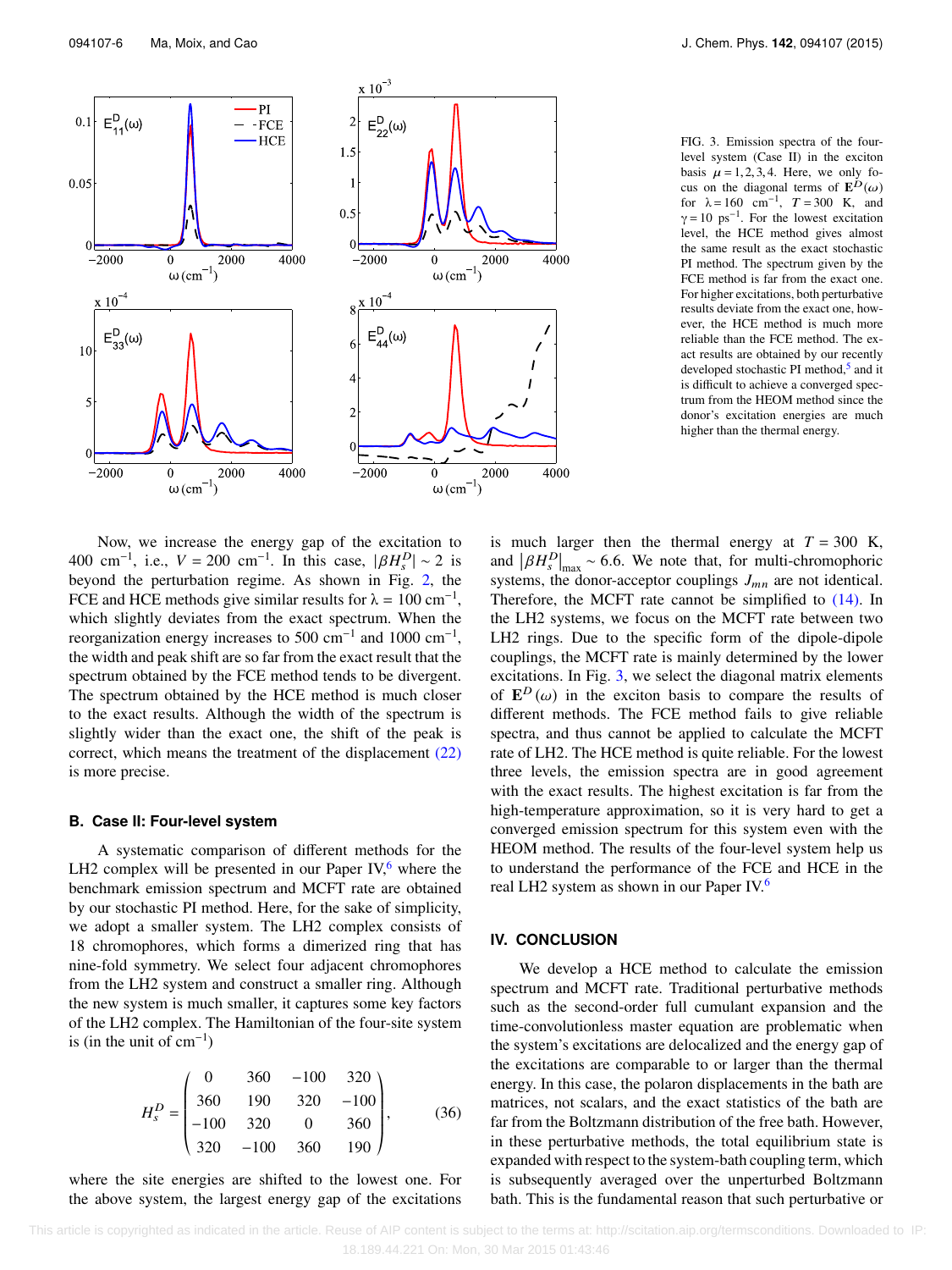cumulant expansion treatments can give reliable absorption spectra but not emission spectra.

In this paper, the bath displacement operator  $\mathbf{B}_m(t)$  is In this paper, the bath displacement oper<br>expanded with respect to the commutators  $\begin{bmatrix} \end{bmatrix}$  $[H^D, B_m] \sim B_m$ <br>pfluence of the but not the system-bath coupling  $H_{sb}^D$ . The influence of the bath on the system is described by the exact reduced density matrix of the system, which can be obtained readily from the stochastic path integral method.<sup>[15](#page-8-12)</sup> The reliability of the hybrid cumulant method is verified by using a delocalized two-level system and a delocalized four-level system similar to the LH2 complex. When the thermal energy is larger than the energy gap of the excitations, both the hybrid cumulant and the second-order full cumulant<sup>[7](#page-8-6)</sup> methods give reliable emission spectra, but the hybrid cumulant expansion method performs significantly better for large system-bath coupling. When the thermal energy is smaller than the energy gap of the excitations, only the hybrid cumulant expansion method gives reliable emission spectra. The application of the hybrid cumulant expansion method in the MCFT rate of the LH2 complex will be given in our Paper IV, $6$  where different perturbative methods are calibrated with our newly developed stochastic path integrals.

*Note added in proof*. Computer codes for stochastic simulations of absorption spectra, emission spectra, and Forster rates are available for download at [http:](http://web.mit.edu/jianshucaogroup/resources.html)[//](http://web.mit.edu/jianshucaogroup/resources.html)[web.mit.](http://web.mit.edu/jianshucaogroup/resources.html) [edu](http://web.mit.edu/jianshucaogroup/resources.html)[/](http://web.mit.edu/jianshucaogroup/resources.html)[jianshucaogroup](http://web.mit.edu/jianshucaogroup/resources.html)[/](http://web.mit.edu/jianshucaogroup/resources.html)[resources.html.](http://web.mit.edu/jianshucaogroup/resources.html)

### <span id="page-7-0"></span>**APPENDIX A: DERIVATION OF** *B<sup>m</sup>* (*s*)

In this section, we calculate

$$
\mathbf{B}_{m}\left(s\right)\equiv\mathrm{tr}_{b}\left(B_{m}\left(s\right)\rho_{e}^{D}\right).
$$

First, it is straightforward to show that

$$
\langle B_m(s) \rangle = \text{tr}_D \left[ \mathbf{B}_m(s) \right] = -\frac{1}{\beta} \left( \frac{d}{d\epsilon} \right)_{\epsilon=0} \ln Z_e^D(\epsilon), \tag{A1}
$$

where

$$
Z_e^D(\epsilon) = \text{tr}e^{-\beta\left(H^D + \epsilon B_m(s)\right)}\tag{A2}
$$

is the partition function of the perturbed Hamiltonian. As proved in Appendix  $\overline{B}$ , the above partition function can be expressed as

$$
Z_e^D(\epsilon) = \text{tr}e^{-\beta \left[H^D - 2\epsilon \Gamma(s)V_m - \epsilon^2 \lambda\right]},\tag{A3}
$$

where

$$
\Gamma(t) = \int_0^\infty \frac{d\omega}{\pi} \frac{J(\omega)}{\omega} \cos(\omega t), \tag{A4}
$$

and  $J(\omega)$  is the spectral density of the system-bath coupling.<br>Therefore, we find Therefore, we find

$$
\langle B_m(s) \rangle = -2\Gamma(s) \langle V_m \rangle, \tag{A5}
$$

where  $\langle V_m \rangle = \text{tr}_D$  (  $V_m \rho_{ex}^D$ ). The relationship between the above<br>expressions theory will be studied in our result and the linear response theory will be studied in our further work. In the monomer case, this above result becomes  $\langle B(s) \rangle = -2\Gamma(s)$ .

To calculate  $G^{(1)}(t)$ , what we need is  $\mathbf{B}_m(s)$  but not  $\langle B_m(s) \rangle$ , and the above derivation is exact if we remove the

trace of the donor's degrees of freedom. Inspired by the above analysis, we consider the following quantity:

<span id="page-7-3"></span>
$$
\tilde{B}_m(s) \equiv -\frac{1}{\beta Z_e^D} \left( \frac{d}{d\epsilon} \right)_{\epsilon=0} \text{tr}_b e^{-\beta \left[ H^D + \epsilon B_m(s) \right]}, \quad (A6)
$$

which can be expanded systematically by using the formula

$$
\left(\frac{d}{d\epsilon}\right)_{\epsilon=0}e^{-\beta\left[H^{D}+\epsilon B_{m}(s)\right]} = -e^{-\beta H^{D}}\sum_{n=0}^{\infty}\frac{\left(\beta\mathcal{L}^{D}\right)^{n}}{(n+1)!}B_{m}(s),\tag{A7}
$$

where  $\mathcal{L}^D$  =  $[H^D$ , . . It is easy to show that if we trace the degrees of freedom of both the donor and bath, the above equation is nonzero only for  $n = 0$ , this actually gives Eq. [\(A1\).](#page-7-2) Now, if we trace the degrees of freedom of the bath only, the first three terms of Eq.  $(A6)$  become

$$
\tilde{B}_m(s) \simeq \mathbf{B}_m(s) + \frac{\beta}{2} \text{tr}_b \left( \rho_e^D \left[ H^D, B_m(s) \right] \right)
$$

$$
+ \frac{\beta^2}{6} \text{tr}_b \left( \rho_e^D \left[ H^D, \left[ H^D, B_m(s) \right] \right] \right). \tag{A8}
$$

 $Since [$  $H^D$ ,  $B_m(s)$   $\sim$   $B_m(s)$   $\sim$   $\lambda$ , we see

<span id="page-7-4"></span>
$$
\mathbf{B}_{m}(s) = \tilde{B}_{m}(s) + O(\beta \lambda). \tag{A9}
$$

When  $s = 0$ , it is easy to find  $tr_b$ ρ D e  $[H^D, B_m]$  $= 0$ , and then

<span id="page-7-5"></span>
$$
\mathbf{B}_m = \tilde{B}_m + O\left[ (\beta \lambda)^2 \right]. \tag{A10}
$$

In the high-temperature limit,  $\tilde{B}_m = B_m$ . The next step is to calculate  $\tilde{B}_m(s)$ . As shown in Appendix [B,](#page-7-1) with the polaron transformation we find

$$
\tilde{B}_m(s) = -\frac{1}{\beta Z_e^D} \left( \frac{d}{d\epsilon} \right)_{\epsilon=0} \text{tr}_b e^{-\beta \left[ H^D - \epsilon 2\Gamma(s)V_m \right]}.
$$
 (A11)

<span id="page-7-2"></span>Using the same expansion as Eq. [\(A8\),](#page-7-4) we find

$$
\tilde{B}_m(s) = -\Gamma(s) \left\{ V_m, \, \rho_{\text{ex}}^D \right\} + O\left(\beta H_s^D\right),\qquad(A12)
$$

where  $\{A, B\} \equiv AB + BA$ . The above expression is symmetrized to ensure  $\tilde{B}_m$  (*s*) is Hermitian.

Finally, we arrive at the explicit expression of the displacement of the bath

$$
\mathbf{B}_{m}(s) \simeq -\Gamma(s) \left\{ V_{m}, \rho_{\text{ex}}^{D} \right\}. \tag{A13}
$$

### <span id="page-7-1"></span>**APPENDIX B: DERIVATION OF EQ. [\(A11\)](#page-7-5)**

To derive Eq. [\(A11\),](#page-7-5) we need to show the following relation:

$$
\text{tr}_{b}e^{-\beta\left[H^{D}+\epsilon B_{m}(s)\right]} = \text{tr}_{b}e^{-\beta\left[H^{D}-\epsilon 2\Gamma(s)V_{m}-\epsilon^{2}\lambda\right]}.
$$
 (B1)

We shall use the polaron transformation

$$
D_{m}(\epsilon, t) \equiv \exp \left[ -\epsilon \sum_{k} \frac{g_{m,k}}{\omega_{m,k}} \left( b_{m,k}^{\dagger} e^{-i\omega_{m,k}t} - b_{m,k} e^{i\omega_{m,k}t} \right) \right],
$$
\n(B2)

which can be expressed as

$$
D_m(\epsilon, t) = U_m(t) D_m(\epsilon, 0) U_m^{\dagger}(t), \qquad (B3)
$$